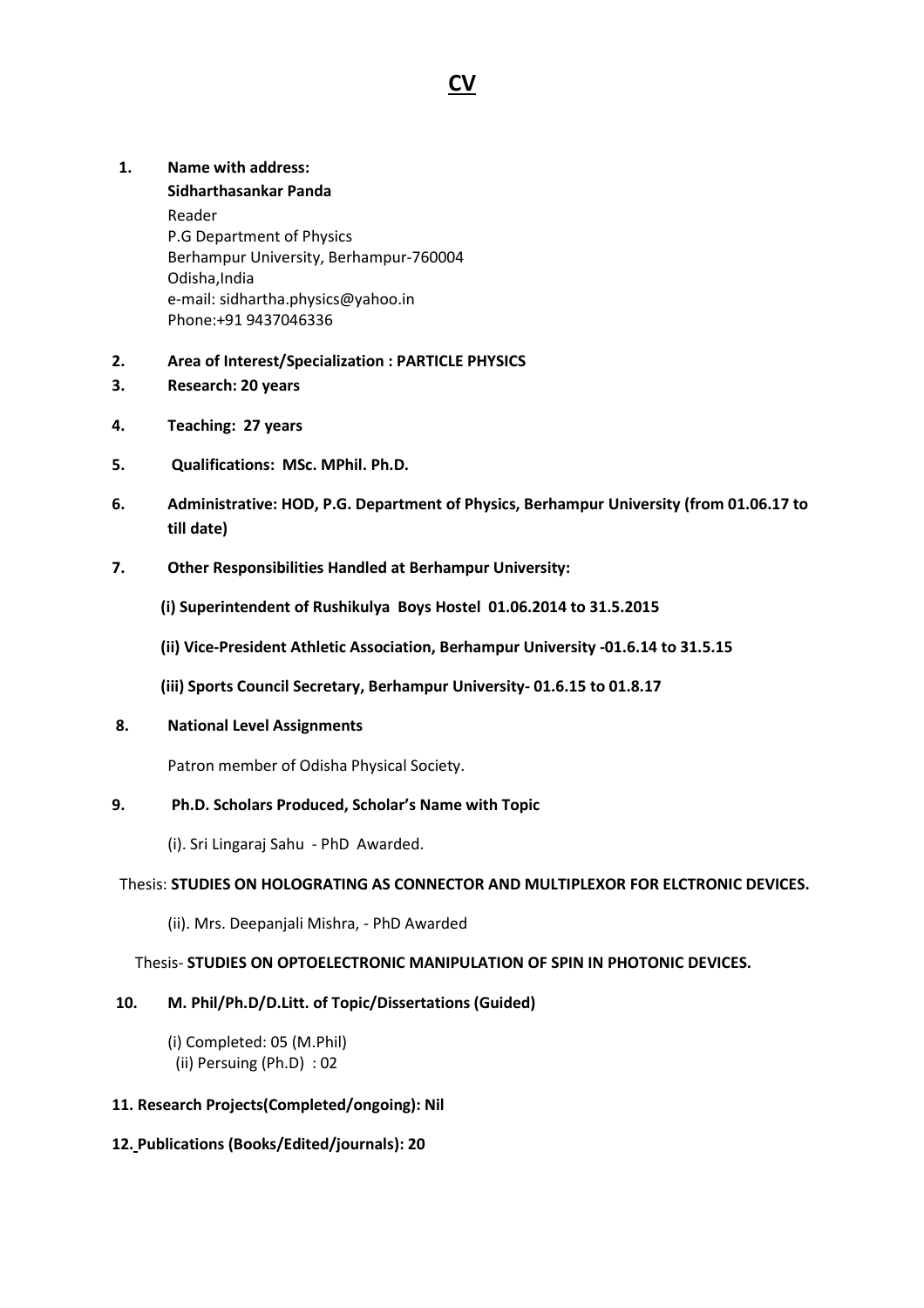- i. **Sidhartha S. Panda**, H.R. Patnaik & Narendra Kumar, Fundamental of Physics- XI, Laxmi Publications (P) Ltd. New Delhi, June, 2018
- ii. **Sidhartha S. Panda**, H.R. Patnaik & Narendra Kumar, Fundamental of Physics- XII, Laxmi Publications (P) Ltd. New Delhi, June, 2018
- iii. B.K. Panda, **S. Panda**, " Leptonic Decay width of vector mesons in a relativistic Dirac formalism, Journal of atomic Nuclie, accepted for publication,2018".
- iv. **S.Panda**, International Journal of Advanced Research (Int. J. Adv. Res. 5(7), 906-916 (2017)
- v. **S.Panda**, Int. J.Adv. Res. D. Vol-2 (5) 2017.
- vi. **S.Panda**, M.K Muni, B.Vasundhara and L.K. Tripathy, International journal of pure and applied physics Vol-12, No-1 (2016), p61-69.
- vii. **S.Panda**, B.K.Panda, Orissa Journal of Physics,vol-24,No.1(2017) .p-117-126.
- viii. An independent quark model study of weak leptonic decays of Pseudoscalar mesons, International Journal of Modern Physics A ,Vol.30.No.16.**2015**, S.N.Jena, P.K.Nanda, S.Sahoo and

#### **S.Panda.**

- ix. Magnetic Moment of Baryon, International Journal of Engineering Research and Science & Technology, Vol.3 No.3. **2014**, **S.Panda**, S.Das , M.K.Muni and P.K.Nanda.
- x. Baryon Resonance Spectra in Relativistic Potential of Independent quarks, Chinese Journal of Physics, Vol. 49. No.5. 2011. S.N. Jena , H.H. Muni, P.K.Mohapatra and S**.Panda.**
- xi. Mesonic M1 Transitions in a Relativistic Potential Model. International Journal of Theoretical Ph., Group Theory, & Nonlinear Optics VI.9, No.3 PP 215-237.2002. S.N. Jena, K.P. Sahu and **S.Panda**.
- xii. A static calculation of radiative decay widths of measons in a potential model of independent quarks. Nuclear Physics A 658, 249-269. 1999 , S.N. Jena, **S.Panda** and T.C. Tripathy.
- xiii. Mass spectrum of the ground-state baryons in a chiral quark model. J. Phys. G: Nucl. Part Phys. 24, 1089- 1103 UK.1998 by S.N. Jena, M.R. Behera and **S. Panda.**
- xiv. Mass and decay constant of the (qq) pion in a relativistic potential model', of independent quarks. Pramana Journals of Phy. (Indian Academy of Science) Vo1.51, No.6 PP.711-725. 1998 by S.N. Jena, M.R. Behera and **S. Panda.**
- xv. Contributions of the Pion -Cloud to the Magnetic Moments of Nucleon Octet in a Relativistic Quark Model. International Journal of Modern Phy. E, Vol.7, No.4 425-440 © World Scientific Publishing Company. 1998 by S.N. Jena, M.R. Behera and **S. Panda.**
- xvi. Mesonic M1 transitions in a relativistic potential model of independent quarks. J. Physics. G. Nucl. Part Phys.24 , 1869 1880 (UK) 1998 by S.N. Jena, **S.Panda** and J.N. Mohanty.
- xvii. A Quark Model estimation of quark-pion coupling and nucleon-pion coupling constants, Indian Journal Physics 71A(6),669, 1997 by S.N. Jena, **S. Panda** and M. K. Muni.
- xviii. Ground-state baryon masses in an equally mixed scalar-vector linear potential model, Physical Review D, Vo1.54, 1996 by S.N. Jena, M.R. Behera & **S. Panda.**
- xix. Magnetic Moments of Octet Baryons in a Relativistic Quark Model with Chiral Symmetry, International Journal of Modern Physics A, Vol No.25 4563-4576 © World Scientific Publishing Company, 1993 by S.N. Jena & **S.Panda.**